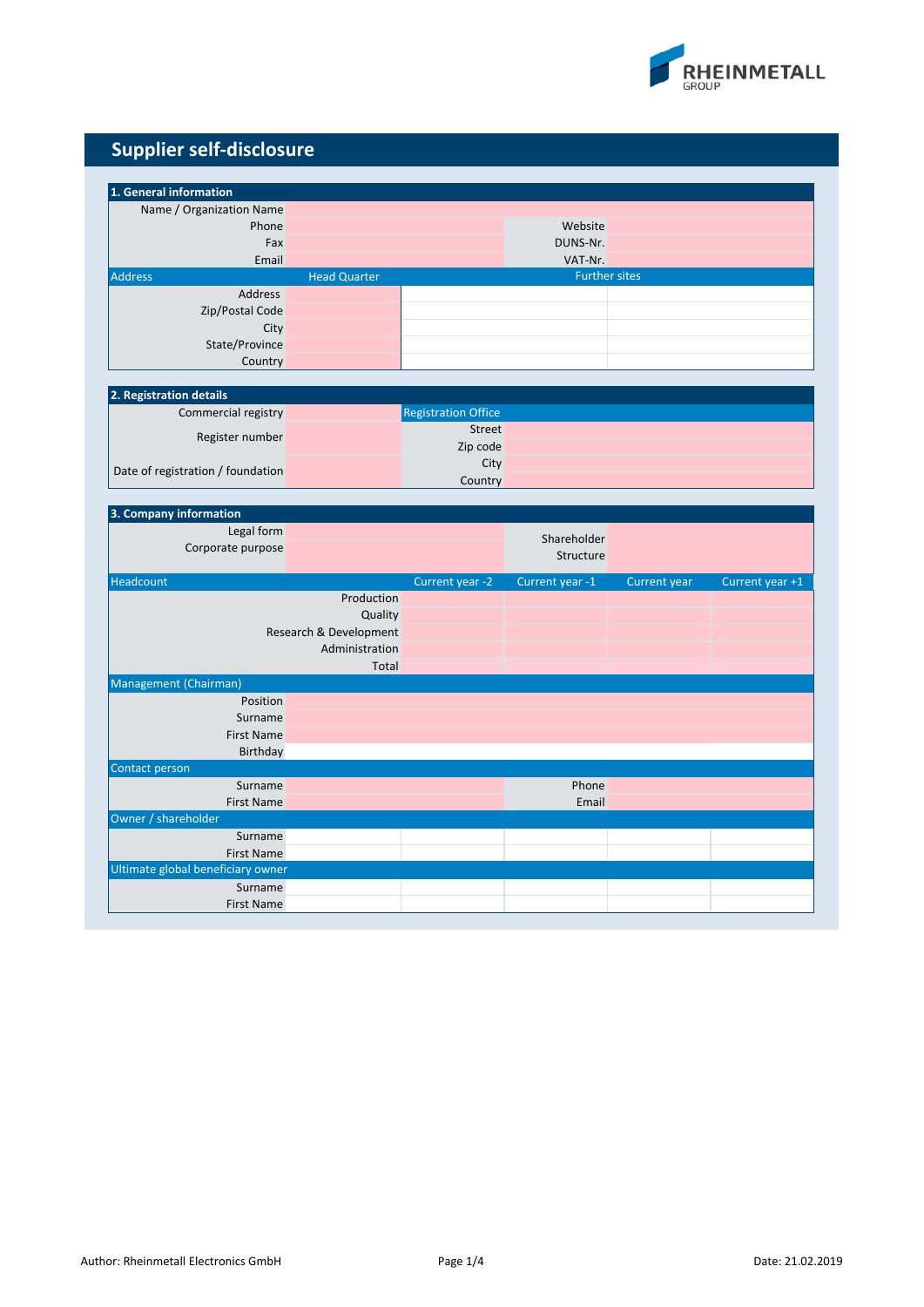

| 4. Financial data                                                                            |                    |              |                |                    |           |
|----------------------------------------------------------------------------------------------|--------------------|--------------|----------------|--------------------|-----------|
| Local currency                                                                               | $\bigcirc$ eur [€] | $O$ USD [\$] | O Other:       |                    |           |
| <b>Bank account</b>                                                                          |                    |              |                |                    |           |
| Name of the bank                                                                             |                    |              | SWIFT Adr.     |                    |           |
| <b>Bank address</b>                                                                          |                    |              | Account number |                    |           |
|                                                                                              |                    |              | <b>IBAN</b>    |                    |           |
| Account owner                                                                                |                    |              | <b>BIC</b>     |                    |           |
| Information on all beneficial owners                                                         |                    |              |                |                    |           |
| Last Name                                                                                    |                    |              |                |                    |           |
| <b>First Name</b>                                                                            |                    |              |                |                    |           |
| Subsidiaries and significant shareholdings (> 25% ownership)                                 |                    |              |                |                    |           |
| Name                                                                                         |                    |              |                |                    |           |
| Address                                                                                      |                    |              |                |                    |           |
| Zip/Postal Code                                                                              |                    |              |                |                    |           |
| State/Province                                                                               |                    |              |                |                    |           |
| Country                                                                                      |                    |              |                |                    |           |
|                                                                                              |                    |              |                |                    |           |
| 5. Further questions                                                                         |                    |              |                |                    |           |
| Is your Company owned by private individuals (natural persons or non-incorporated firms      |                    |              |                |                    |           |
| under applicable civil law)?                                                                 |                    |              |                | $\blacksquare$ Yes | $\Box$ No |
|                                                                                              |                    |              |                |                    |           |
| Is the customer, a representative of the customer or a government official involved in any   |                    |              |                | $\blacksquare$ Yes | $\Box$ No |
| business transactions of your Company?                                                       |                    |              |                |                    |           |
| Do owners, managing directors, executives, employees, representatives or consultants of your |                    |              |                |                    |           |
| Company are related to or have private relationships with the customer or government         |                    |              | $\Box$ Yes     | $\Box$ No          |           |
| officials?                                                                                   |                    |              |                |                    |           |
| Do owners, managing directors, executives, employees, representatives or advisors of your    |                    |              |                |                    |           |
| Company perform a governmental or political function in the procurement organisation of the  |                    |              |                | $\blacksquare$ Yes | $\Box$ No |
| customer?                                                                                    |                    |              |                |                    |           |
|                                                                                              |                    |              |                |                    |           |
| Do owners, managing directors, executives, employees, representatives or consultants of your |                    |              |                | $\blacksquare$ Yes | $\Box$ No |
| Company hold an office in an international organisation (e.g. EU, UN, etc.)?                 |                    |              |                |                    |           |
|                                                                                              |                    |              |                |                    |           |
| Are owners, directors, officers, employees, representatives or advisors of your Company      |                    |              |                | <b>Yes</b>         | $N$ o     |
| related to public officials who could play a part in the customers purchase decision?        |                    |              |                |                    |           |
|                                                                                              |                    |              |                |                    |           |
| Do the owners, managers, executives, employees, representatives or advisors of your          |                    |              |                |                    |           |
| Company have other close relationships with decision-makers in the military environment      |                    |              |                | <b>Yes</b>         | N         |
| from previous gvernmental, party or confederational activities?                              |                    |              |                |                    |           |
| If a question above was answered with 'YES', please provide more details.                    |                    |              |                |                    |           |
|                                                                                              |                    |              |                |                    |           |
|                                                                                              |                    |              |                |                    |           |
|                                                                                              |                    |              |                |                    |           |
|                                                                                              |                    |              |                |                    |           |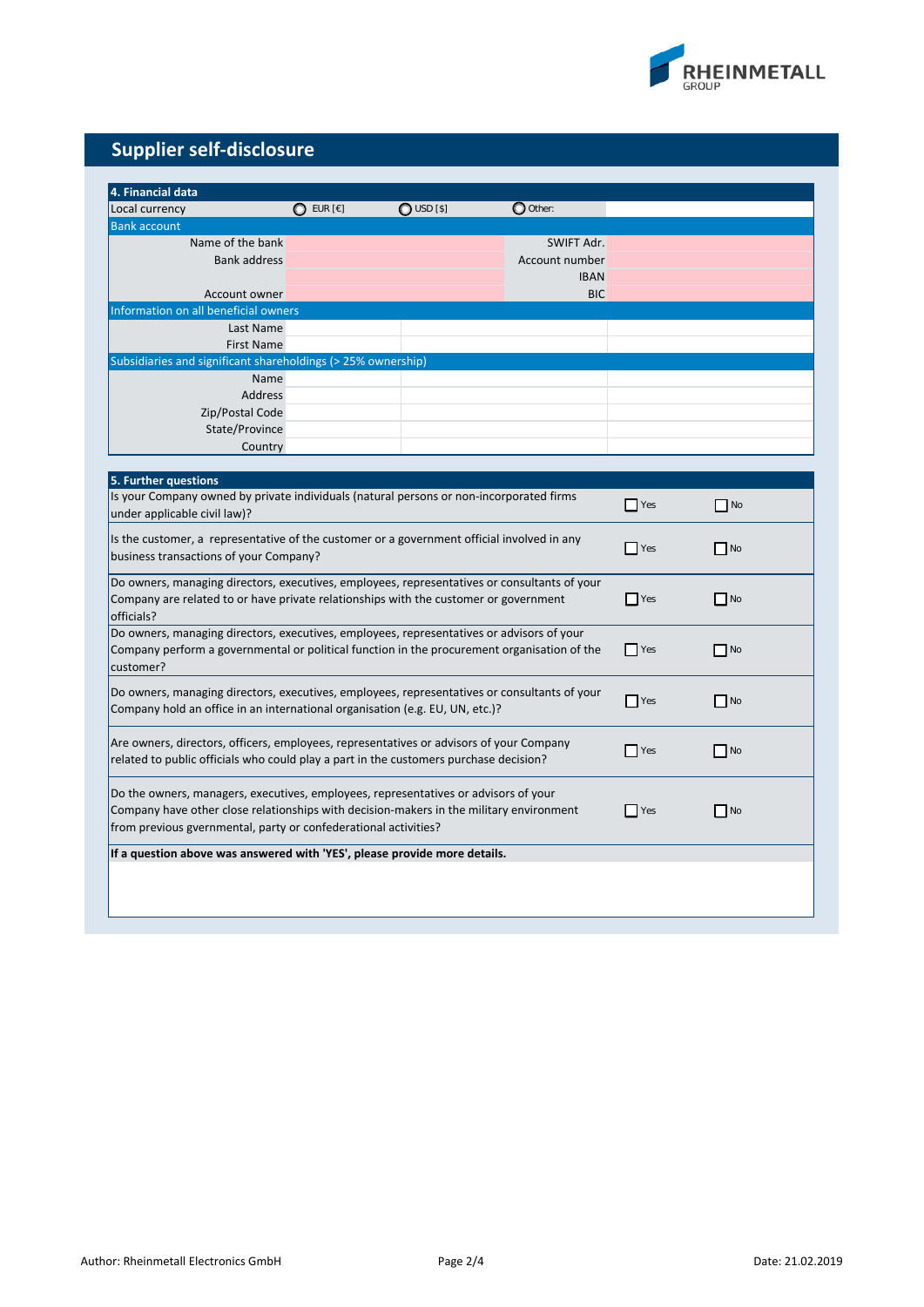

| 6. Further representations or advisory mandates           |                                                                                               |                    |           |  |  |
|-----------------------------------------------------------|-----------------------------------------------------------------------------------------------|--------------------|-----------|--|--|
|                                                           | Your Company works for the following companies as a representative or consultant:             |                    |           |  |  |
| Customer                                                  | Product                                                                                       | Time period        |           |  |  |
|                                                           |                                                                                               |                    |           |  |  |
|                                                           |                                                                                               |                    |           |  |  |
|                                                           |                                                                                               |                    |           |  |  |
|                                                           |                                                                                               |                    |           |  |  |
|                                                           |                                                                                               |                    |           |  |  |
|                                                           |                                                                                               |                    |           |  |  |
|                                                           |                                                                                               |                    |           |  |  |
|                                                           |                                                                                               |                    |           |  |  |
|                                                           |                                                                                               |                    |           |  |  |
| 7. Qualification - Company / Person                       |                                                                                               |                    |           |  |  |
|                                                           | Reference projects or important milestones for your Company of the last 10 years:             |                    |           |  |  |
| <b>Customer/Business Partner</b>                          | Project                                                                                       | Time period        |           |  |  |
|                                                           |                                                                                               |                    |           |  |  |
|                                                           |                                                                                               |                    |           |  |  |
|                                                           |                                                                                               |                    |           |  |  |
|                                                           |                                                                                               |                    |           |  |  |
|                                                           |                                                                                               |                    |           |  |  |
|                                                           |                                                                                               |                    |           |  |  |
|                                                           |                                                                                               |                    |           |  |  |
|                                                           |                                                                                               |                    |           |  |  |
|                                                           | Does your Company have advanced skills in relevant commercial and company law, visa           | $\Box$ Yes         | $\Box$ No |  |  |
| matters, offset etc.?                                     |                                                                                               |                    |           |  |  |
| If yes, please give the detailed description:             |                                                                                               |                    |           |  |  |
|                                                           |                                                                                               |                    |           |  |  |
|                                                           |                                                                                               |                    |           |  |  |
| Does the Company maintain an own compliance organization? |                                                                                               | $\Box$ Yes         | $\Box$ No |  |  |
|                                                           |                                                                                               |                    |           |  |  |
|                                                           | Do the company and its agents hold the necessary registrations, licenses, etc. to execute the |                    |           |  |  |
| planned business?                                         |                                                                                               | $\blacksquare$ Yes | $\Box$ No |  |  |
|                                                           |                                                                                               |                    |           |  |  |
| 8. Qualification of the Contact Person                    |                                                                                               |                    |           |  |  |
|                                                           |                                                                                               |                    |           |  |  |
| Education & work experience                               |                                                                                               |                    |           |  |  |
| Defence - Projects                                        |                                                                                               |                    |           |  |  |
| Service period military                                   |                                                                                               |                    |           |  |  |
| Highest military grade                                    |                                                                                               |                    |           |  |  |
| Knowledge of languages                                    |                                                                                               |                    |           |  |  |
| Englisch                                                  | Yes<br>N <sub>O</sub><br>other languages:                                                     |                    |           |  |  |
| German                                                    | Yes $\n  No\n$                                                                                |                    |           |  |  |